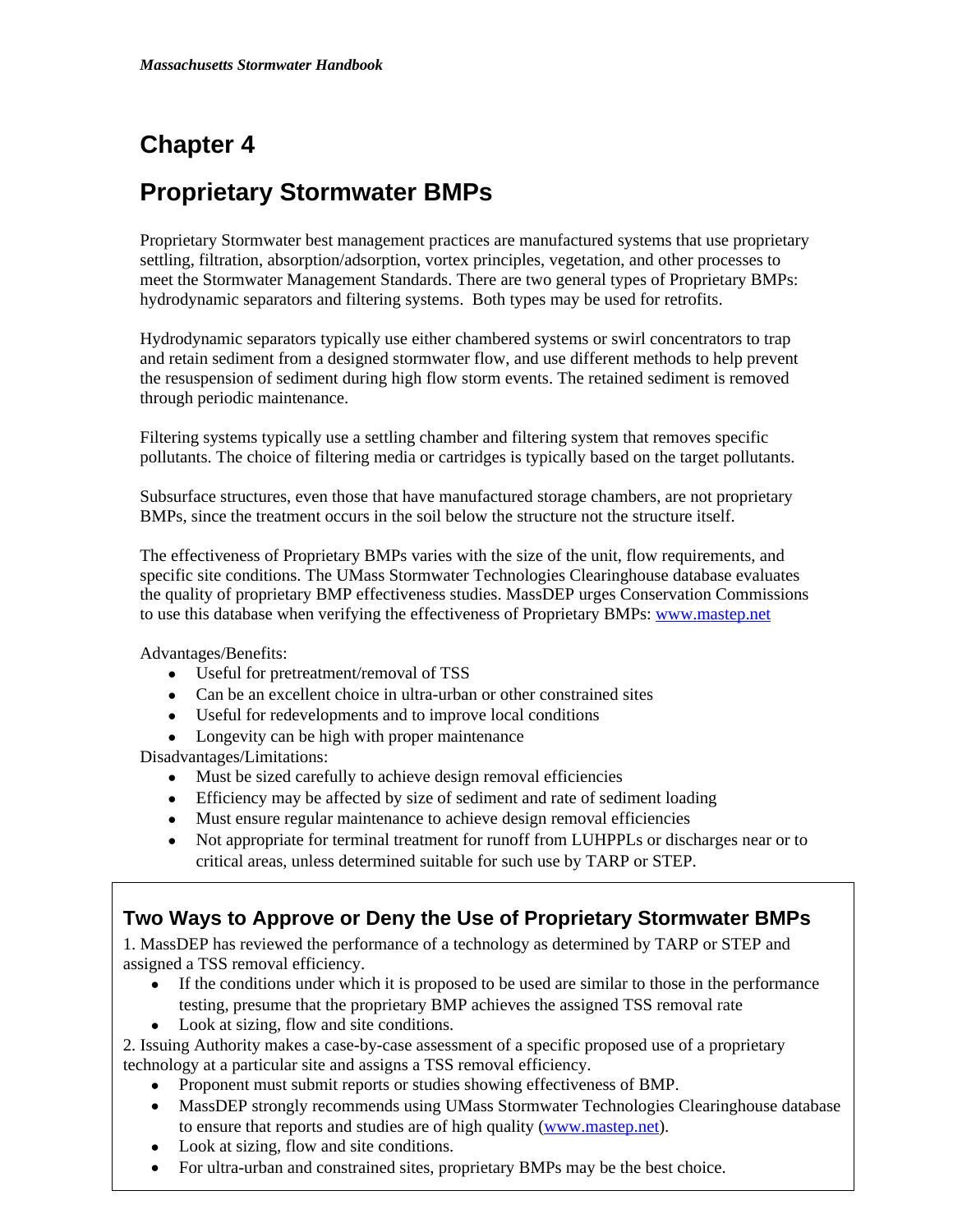# **Evaluation of Proprietary Stormwater Systems**

Local agencies see a range of proposed stormwater management systems ranging from LID systems that mimic natural hydrology to traditional dry detention basins and manufactured systems.

The Stormwater Management Standards require proponents to consider the use of environmentally sensitive site design and LID techniques *before* selecting the appropriate BMPs for their development or redevelopment projects. After that consideration, the proponents may choose among a variety of stormwater BMPs to provide pretreatment, treatment, peak rate attenuation, and infiltration. These include LID BMPS, the traditional BMPs listed in the BMP charts presented in Volume 1, Chapter One, as well as a number of Proprietary BMPs.

MassDEP encourages proponents to consider proprietary BMPs, particularly where site constraints limit the use of LID techniques or traditional BMPs. If sized properly, manufactured (or "proprietary") BMPs can play a pivotal role in meeting the Stormwater Management Standards, particularly on smaller sites where adequate space for other BMPs is not available.

This Chapter provides the following information:

- Process To Approve or Deny the Use of Proprietary Stormwater Technology
- How to Evaluate the Effectiveness of Proprietary BMPs that Do Not Have a MassDEP TSS Removal Efficiency Rating
- Additional Information about Proprietary BMPs, including sources of information and detailed evaluation guidance for each of the 10 Stormwater Standards

If a developer proposes to include a proprietary BMP as a component of the stormwater management system, the local permitting authority must determine

- whether the proprietary BMP can meet the applicable Stormwater Standards;
- if proposed to meet the TSS removal requirements of Standard 4, whether there is sufficient information available to assess the TSS removal efficiency of the proposed proprietary BMP and, if so;
- assign a TSS removal credit.

This task is not easy. Only a few proprietary technologies have had their TSS removal effectiveness evaluated and approved by the Commonwealth. The overwhelming majority of proprietary technologies have not been evaluated by the state. Those technologies may still be used in Massachusetts, if the Conservation Commission or other local permitting authority determines that they can be used to meet the Stormwater Management Standards at a particular site.

Although MassDEP encourages proponents to consider the use of proprietary technologies to manage stormwater, local permitting agencies have the authority and responsibility to decide how these innovative or manufactured systems may be used, whether they are sized correctly for the intended purpose, and, in most cases, assess the proprietary BMP's ability to remove TSS.

Accordingly, **MassDEP encourages Conservation Commissions** and other local agencies to:

 Evaluate proposed proprietary BMPs by consulting the UMASS Stormwater Technologies Clearinghouse ([www.mastep.net\)](http://www.mastep.net) and reviewing the information on the proposed technology.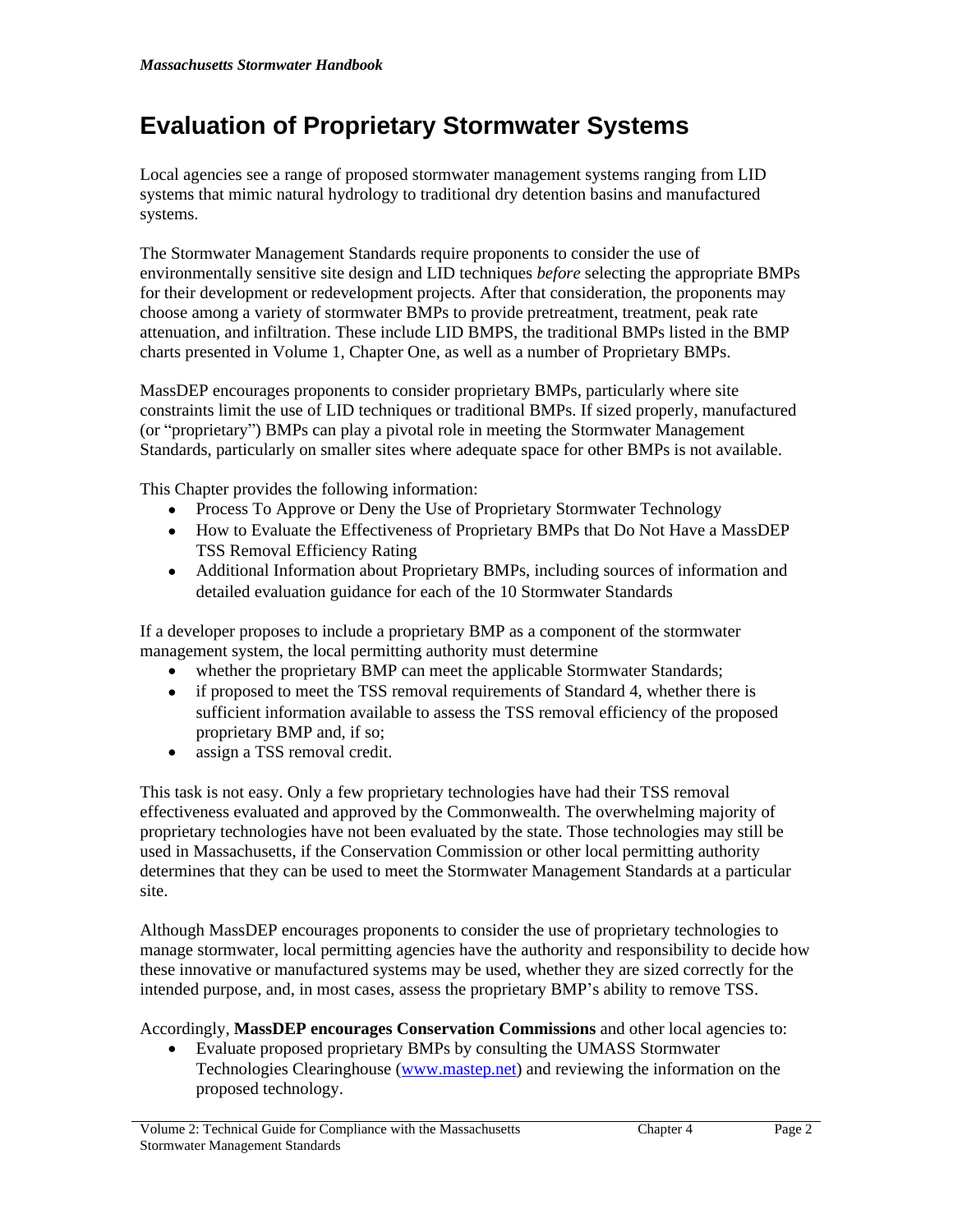- Ensure that BMPs described as already having been assessed by Massachusetts (through EEA's legacy STEP program) meet the conditions of those approvals, including model numbers, sizing requirements and site conditions. If such a BMP does not meet all applicable conditions, the TSS removal efficiency number established by the State can be questioned by the local permitting authority.
- Use proprietary systems for specialized situations like heavily constrained redevelopment sites or other locations - where LID techniques or traditional structural BMPs may not provide needed improvements.

**MassDEP encourages manufacturers** of proprietary technologies to:

- Have their BMP's operating parameters evaluated though the multi-state Technology Acceptance Reciprocity Partnership (TARP) Program. When a technology completes TARP process, MassDEP will assign a specific TSS removal number or range for the tested use of that technology.
- Submit the results of other studies to the UMASS stormwater technology database clearinghouse ([www.mastep.net](http://www.mastep.net)).
- Promote specialized and niche uses of proprietary technologies to provide Conservation Commissions with more tools to improve the environment.

Ideally the developer of a property proposing these kinds of systems and the local agency evaluating the use of a manufactured or innovative stormwater technology will work cooperatively and agree that the proposed technology is appropriate for its intended use and likely to achieve the results intended.

To do that, developers must provide sufficient analytical information to the local agency (preferably third party analysis) so that it can evaluate the proprietary BMP. The local agency may reasonably deny the use of a proposed technology, if it finds that: (a) there is not sufficient information to assess the effectiveness of the technology; or (b) based on the available information, the proposed use of the technology does not meet all the requirements of the Stormwater Management Standards. In order to perform that analysis, local agencies must evaluate the studies provided to them describing the use and effectiveness of these technologies. Local agencies may not unreasonably deny the use of a proposed technology.

# **Process To Approve or Deny the Use of Proprietary Stormwater Technology**

There are only two ways to evaluate a proposed use of a proprietary BMP in Massachusetts:

1. The Commonwealth has evaluated the performance of the technology and assigned a TSS removal efficiency.

In this case, Conservation Commissions and MassDEP shall presume that the proprietary BMP achieves the assigned TSS removal, provided the conditions under which it is proposed to be used are similar to those in the performance testing. MassDEP reserves the right to change the TSS removal number assigned to a proprietary technology based upon its review of subsequent studies.

The performance of a small number of proprietary BMPs was evaluated through EEA's legacy STEP program. In almost all cases, these STEP approvals were for specific sizing and flow requirements and specific site conditions. Those conditions are listed in the STEP reports. When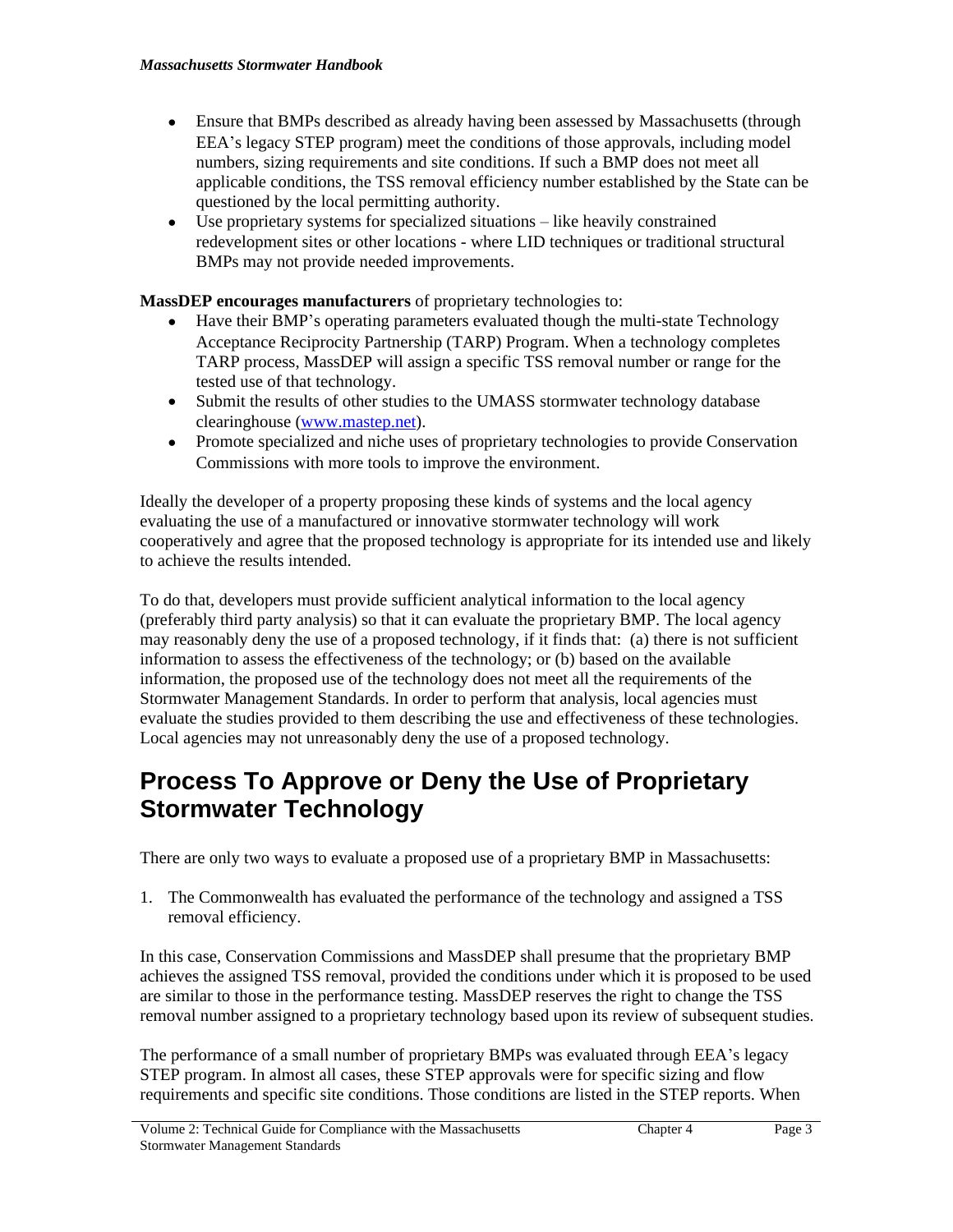reviewing this information, Conservation Commissions must analyze the STEP report to verify that the unit being proposed is within the scope of the STEP approval.

Although the STEP program no longer conducts these evaluations, MassDEP will review the performance of and assign a TSS removal efficiency to any proprietary BMPs that successfully complete the multi-state "Technology Acceptance and Reciprocity Partnership" (TARP) assessment process. Currently, MassDEP has not made a similar commitment to assign TSS removal efficiencies based on evaluations conducted under similar programs in other states or third party studies. MassDEP reserves the right to do so in the future.

2. The issuing authority has evaluated the proposed use of a particular proprietary BMP at a specific site and assigned a TSS removal efficiency based upon its own case-by-case review of the effectiveness and intended use of the proprietary BMP.

MassDEP strongly recommends that the issuing authority evaluate proposed BMPs using studies reviewed by the University of Massachusetts and posted on its stormwater database website ([www.mastep.net\)](http://www.mastep.net). That database includes information on the relative quality of the studies, and should be used as the basis for a local agency's evaluation of the effectiveness of a proprietary system. Based on this information, the issuing authority may decide to approve or deny the use of any proprietary technology. The issuing authority may not unreasonably deny the use of a proposed technology.

If the operating parameters and performance claims of a proprietary technology have not been fully verified by STEP or TARP and a MassDEP removal efficiency rating has not been assigned, the technology vendor must submit evaluative information to the local agency regarding the technology's effectiveness.

*Please note that Proprietary BMPs are NOT required to be evaluated by MassDEP to be used in Massachusetts. Only a small number of proprietary BMPs have been evaluated by the Commonwealth, and those evaluations are limited to the specific conditions that were reviewed. In most case in Massachusetts, a proposed use of a particular proprietary BMP at a specific site will be reviewed by the local agency on a case–by-case basis.* 

# **How to Evaluate the Effectiveness of Proprietary BMPs that Do Not Have a MassDEP TSS Removal Efficiency Rating**

MassDEP recognizes that the process of reviewing a proposed use of a particular proprietary BMP at a specific site may be daunting. MassDEP has prepared guidance for conducting this review.

### **Step One: Information that should be submitted as part of the Wetlands NOI.**

As more fully set out below, issuing authorities require sufficient information to evaluate proposed uses of proprietary BMPs. If sufficient information is not submitted with the NOI, the Conservation Commission should request additional information as part of the review process.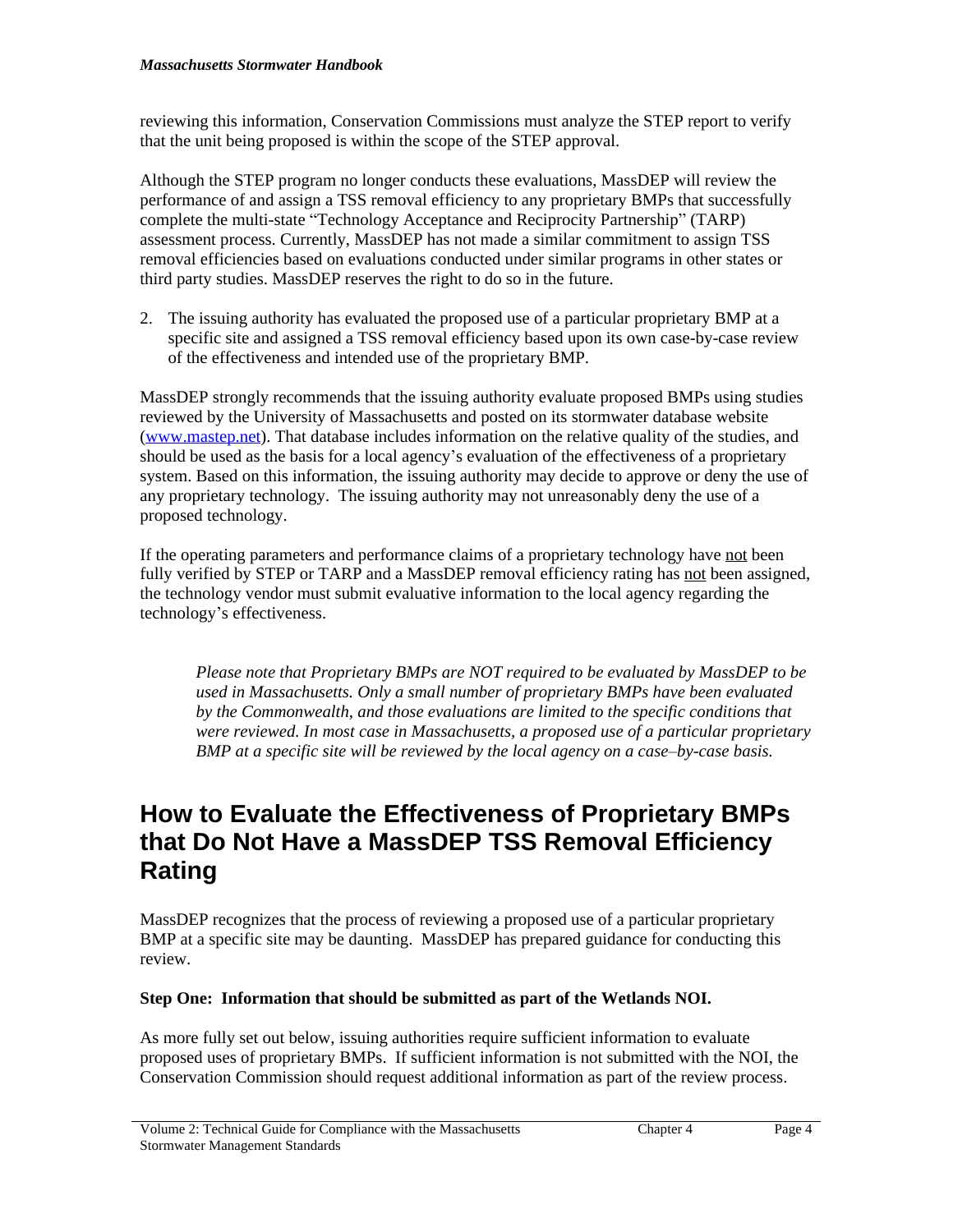Specific information that a Conservation Commission may want to request prior to a hearing include:

A A complete description of the proprietary technology or product including a discussion of the advantages of the technology when compared to conventional stormwater treatment systems and LID practices, including:

- Size: What volume is it designed to hold and/or treat? How is the system sized to meet the performance standards in order to handle the required water quality volume, rate of runoff, and types of storms? Standard 4 requires treatment for a required water quality volume, not for a specified design flow rate.
- Technical description, schematic and process flow diagram: How does it work? What are the technical configurations of the unit? Are there any pretreatment requirements? How does it fit in combination with other treatment systems?
- Capital costs and installation process and costs: What does this size system cost? Are there any consumable materials that need to be replaced and if so, how often and how much do they cost? How will the system be installed and who will supervise the installation to ensure that it is done properly? What mistakes can happen during installation? Is any special handling, installation techniques or equipment required?
- Potential disadvantages at this site: Any physical constraints? Weight or buoyancy issues? Durability issues? Energy requirements?
- Operation and maintenance (O&M) requirements and costs: New technologies will not have long-term data on O&M requirements, so it is particularly important that an applicant provide all available information for evaluation.
- B. Data on how well the alternative technology works:
	- Flow proportional sampling from laboratory testing and full-scale operations that is representative of the potential range of rainfall events (for example, a sufficient number of storms is generally at least 15) and located at sites similar to the conditions of the installation under review.
	- Calculation of TSS removal rate should be presented. If there is a removal rating for a similar technology and use posted at<http://www.mass.gov/dep/>, and the proponent makes a claim for a higher TSS removal rate than for the similar system posted, the applicant must provide sufficient data to support the claim. Removal rates should show removal of various particle sizes across the full range of operating conditions including maximum, minimum and optimal conditions for reliable performance.
	- A copy of the site's operation and maintenance plan including operational details on any full-scale installations: e.g., locations, length of time in operation, maintenance logs (logs should record the dates of inspections and cleaning, actions performed, quantities of solids removed, and time required for work).
	- Information on any system failures, what those failures were, and how were they corrected.
	- Copies of any articles from peer-reviewed, scientific or engineering journals.
	- Any approvals or permits from other authorities.
	- References along with contact information from other installations.

C. Operation and Maintenance (O&M) Plan:

 To ensure that the system will function as designed, all stormwater management systems must have a written operation and maintenance plan in accordance with Stormwater Management Standard 9. MassDEP stresses the importance of routine maintenance for all stormwater control technologies. A number of alternative technologies perform very well,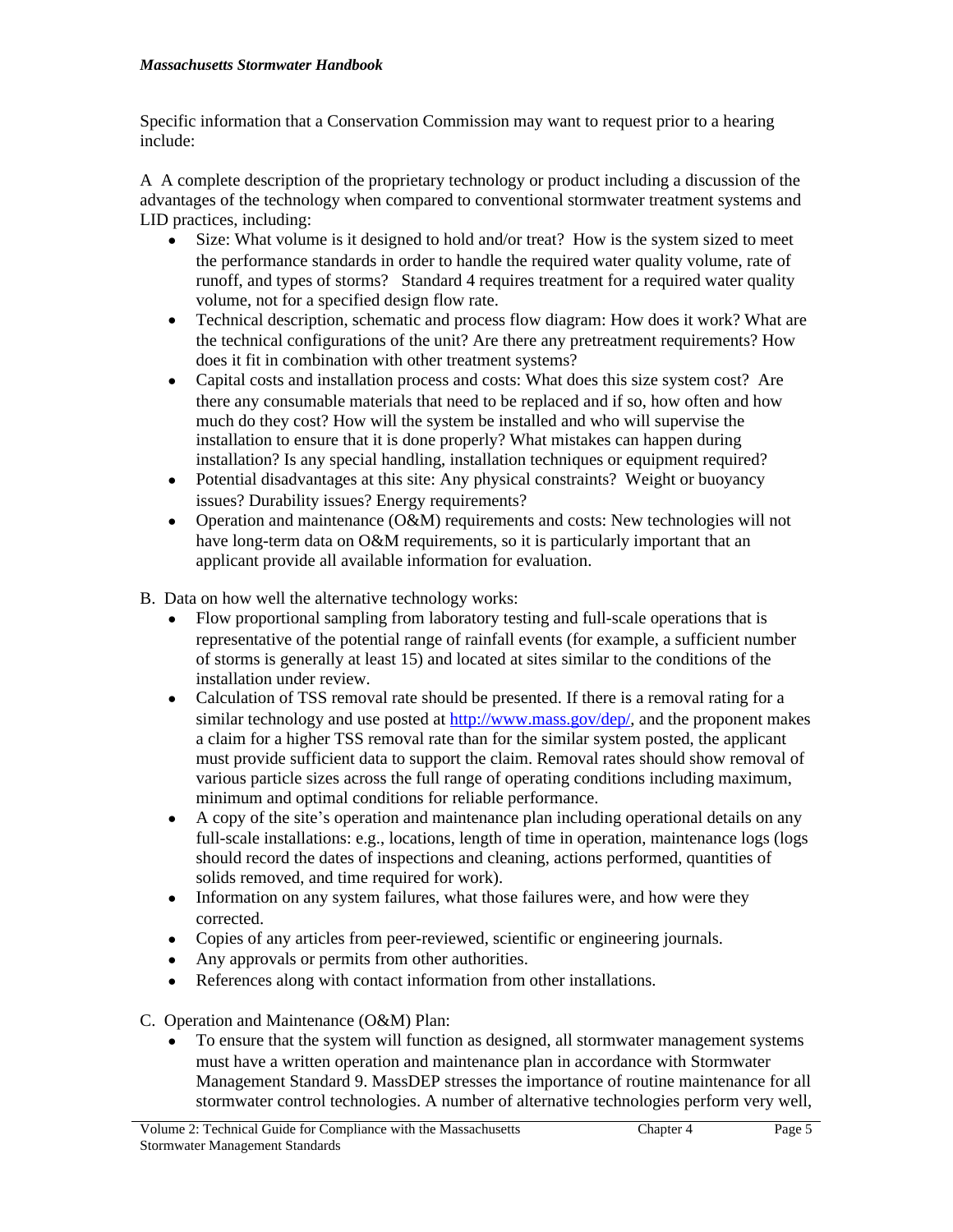but only if they are installed and maintained as specified by the manufacturer. For example, some alternative wet vaults may be able to achieve a high TSS removal rate, but only if they are cleaned often enough to prevent re-entrainment of previously trapped sediment.

- The  $O & M$  Plan shall
	- o Identify access points to all components of the stormwater system;
	- o Specify equipment, personnel, and training needed to inspect and maintain system;
	- o Include a list of any safety equipment and safety training required for personnel;
	- o Set forth a suggested frequency of inspection and cleaning; and
	- o Provide a sample inspection checklist and maintenance log.

Please refer to Standard 9 in the Stormwater Technical Handbook (Volume 1, Chapter 1 and Volume 2, Chapter 1) for further guidance about O&M.

#### **Step Two: Evaluate the submitted information.**

An issuing authority (Conservation Commission or MassDEP upon appeal) may want to ask the questions set forth below to determine whether a proposed use of an alternative technology, either as a stand-alone product or in combination with other stormwater control practices and technologies, meets all of the Stormwater Management Standards:

A. **Why is this technology being proposed for this site?** Possible reasons are the alternative technology provides a higher level of environmental protection, uses less land area, and is less expensive on a capital or operation and maintenance cost basis. The performance data and other information provided with the application must support these claims. For example, if the applicant proposes an alternative technology, because it is less expensive to maintain than a conventional stormwater control technology system, the applicant must submit information supporting that claim.

B. **How convincing is the performance data?** Applicants must be able to demonstrate that their calculations show satisfactory performance in a laboratory, and preferably, adequate field-testing results. Were performance data (laboratory or field) collected by the technology developer or by independent organizations? Independent data are preferable, but may not always be available. If applicable, do the data and calculations support the claim of a higher TSS removal rate? Is the site similar to other locations where the alternative technology is already properly operating? The greater the similarity in key factors (e.g., soil conditions, climate, sediment loading rates, surficial geography, slopes), the greater the likelihood that the technology will properly work at the proposed site.

C. **Are the data sets complete?** If there are any gaps, why? Are you satisfied with the reasons given as to why there are gaps? For example, if maintenance data are provided for a two-year period, and there is a six-month gap in the record, a reasonable explanation for the gap should be provided. Is there enough information to persuade the issuing authority that the technology will work as proposed?

D. **Technologies may not work all the time or at all locations, and therefore, failures may be expected.** If there have been failures, either in the laboratory or in real settings, is the applicant able to adequately explain the reasons for the failure? Examples could be poor design, improper sizing, and higher sediment loading than anticipated, extreme hydrologic events, poor installation, or poor maintenance. If it was a design problem, has the design of the technology been modified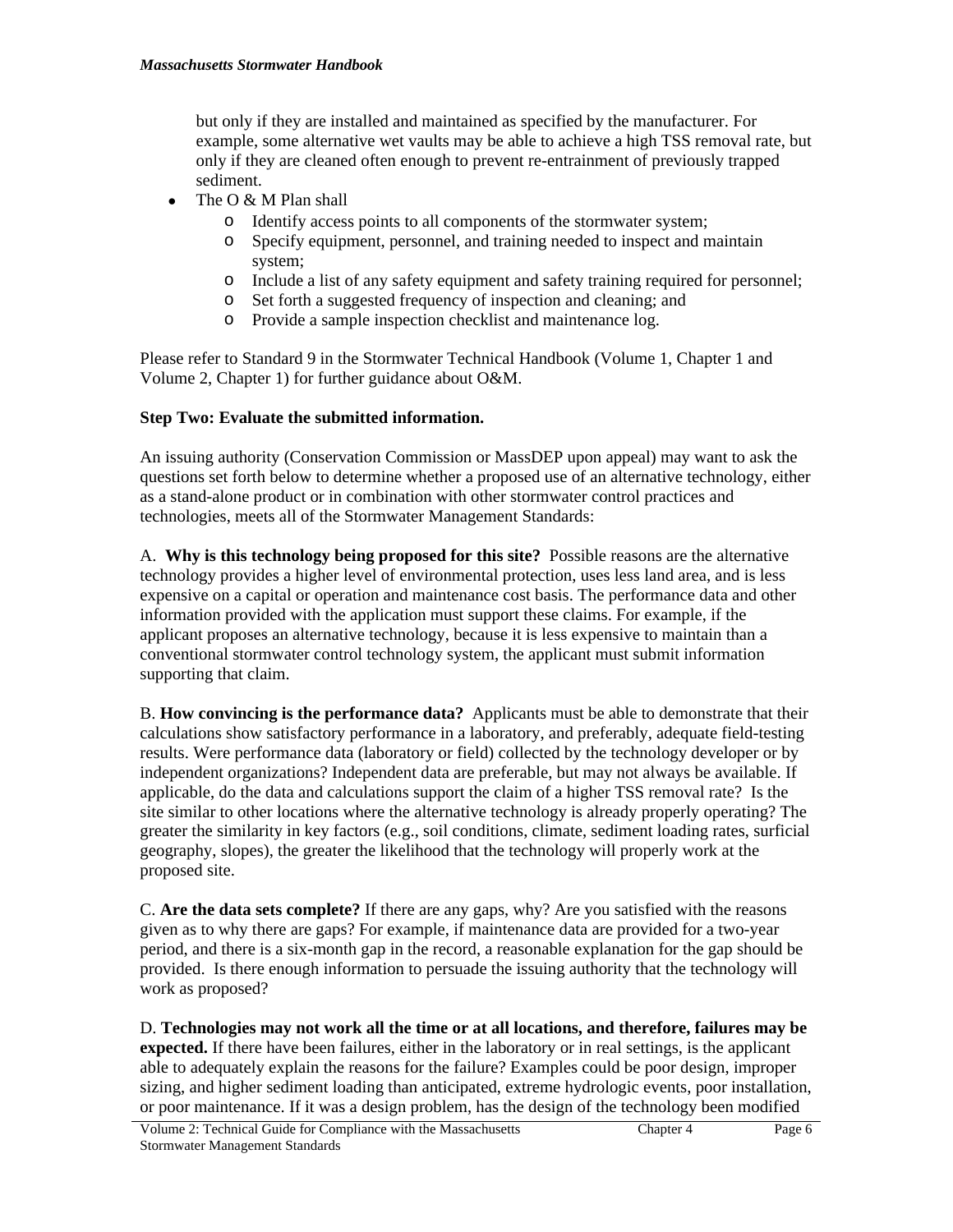to address the problem? For failures that were not design related, what corrections were made to prevent future failure? Were systems rechecked to see if they were functioning properly after corrections were made?

E. **If only limited data is available, is it possible to assess how the technology will work over its expected life?** If seasonality is an issue, the Commission should see data collected over a full change of seasons that reflect a normal weather year, or at least an estimate of normal annual operations based on available data. Can the technology function well for the full range of storm events that must be controlled? If not, is there a way to address this problem?

F. **Is it possible that a technology may effectively meet one Standard, but hamper compliance with other Standards?** For example, a technology might increase the rate of TSS removal, but limit the annual recharge. The applicant should provide documentation to help the Commission make this evaluation. Do the advantages of the technology potentially outweigh its disadvantages?

G. **Check any references provided by the applicant to find out whether previous installations are properly functioning.** If the information indicates that other Conservation Commissions have previously approved this technology for use in their municipalities, check with those Commissions to verify that the system has performed properly. Were there unexpected operation and maintenance costs? If there were problems, did the vendor assist in resolving them?

See the Detailed Proprietary BMP Evaluation Guidance below for more information.

#### **Step Three: Make a decision on the filings.**

*If there appears to be sufficient information*, the Conservation Commission must issue a decision approving (with or without special conditions) or denying the use of the proposed technology to meet the Stormwater Management Standards. There may be instances where the Conservation Commission may want to add conditions to the Order of Conditions to ensure the proper functioning of the alternative stormwater control technology and, if covered in a local wetlands bylaw, require a bond to be posted to pay for any repairs that may be necessary if the alternative system does not perform as designed. Particular attention to inspection and maintenance is advised and should be included in the conditions.

If a Conservation Commission denies the use of a proprietary technology, it must specify the reasons in writing. Because these decisions are subject to appeal, written documentation is critical.

*If insufficient information exists*, and the Commission cannot adequately evaluate the proposed technology, the Conservation Commission may either deny the project based on the lack of information (and specify what information is lacking in the denial) or ask the applicant to supply additional information The Conservation Commission may also direct the technology vendor to the TARP contacts listed in the References Section of this Chapter.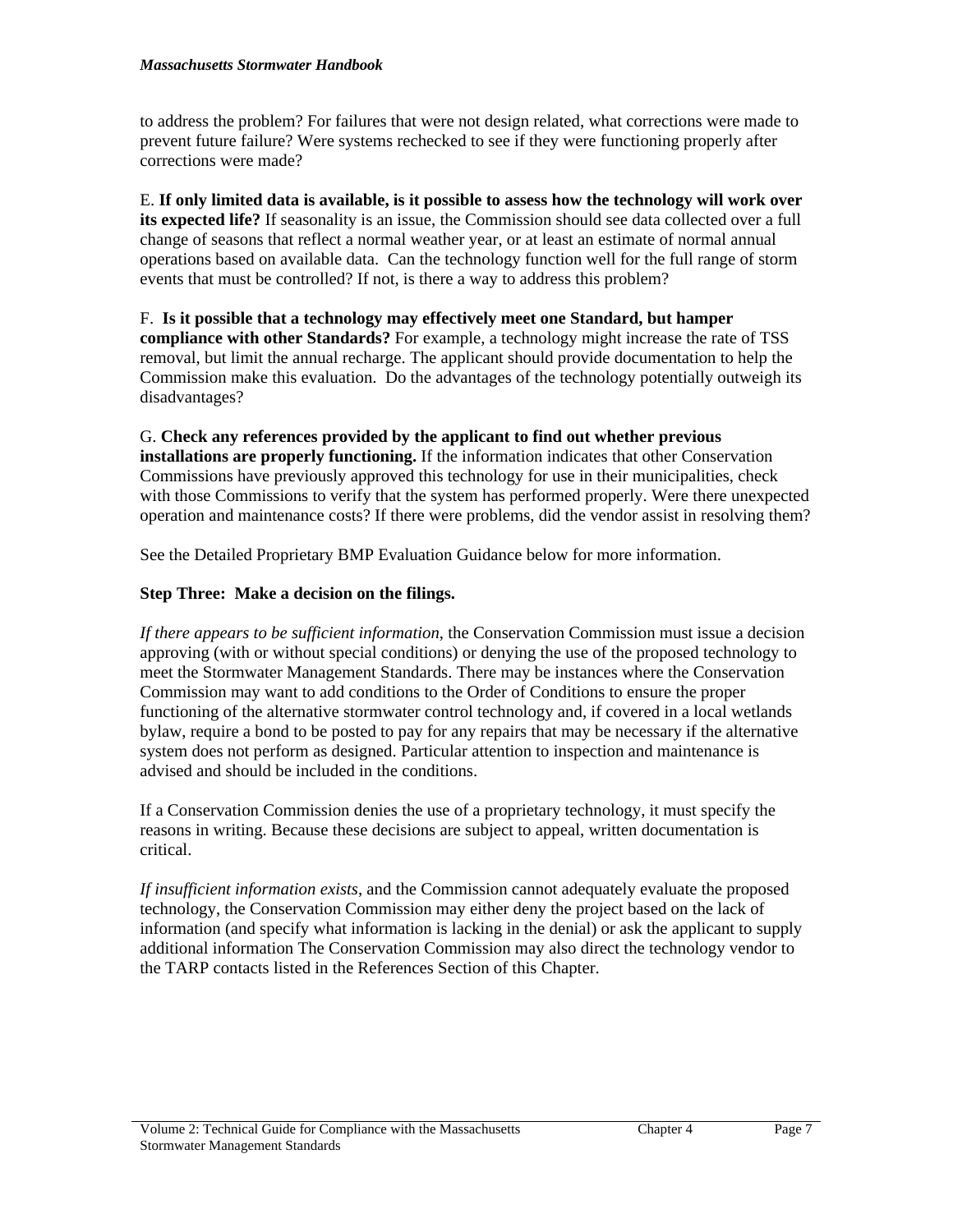# **Other Proprietary BMP Information**

# **Information about the STEP and TARP programs**

The two Massachusetts-accepted evaluation programs - the Massachusetts Strategic Envirotechnology Partnership (STEP) and the multi-state "Technology Acceptance and Reciprocity Partnership" (TARP), were established to ensure rigorous testing and independent analysis of the effectiveness of manufactured or innovative (i.e., "proprietary") stormwater systems. Since each of these programs require significant testing, only a small number of systems have completed the programs and have had their effectiveness officially evaluated.

## **TARP**

TARP was formed by the states of California, Illinois, Maryland, Massachusetts, New Jersey, New York, Pennsylvania, and Virginia to provide reliable performance information about emerging technologies and to reduce the regulatory and permit hurdles that slow down or prevent their use. More information on TARP is available at this web site: <http://www.dep.state.pa.us/dep/deputate/pollprev/techservices/tarp/>

### **STEP**

Before ending in 2003, the STEP program evaluated a number of different emerging technologies. STEP produced 2 reports and fact sheets on 3 stormwater technologies. Each was assigned a TSS removal efficiency. The reports are located here [http://www.mass.gov/envir/lean\\_green/documents/techassessments.htm](http://www.mass.gov/envir/lean_green/documents/techassessments.htm) and the Facts Sheets are located here:

[http://www.mass.gov/envir/lean\\_green/documents/factsheets.htm](http://www.mass.gov/envir/lean_green/documents/factsheets.htm)

Local agencies must note that the STEP verifications are limited to the specific models being used under specific conditions. If the conditions being proposed are significantly different than the conditions under which the units were tested, or the proposed models are different than the model tested, or the flow rates proposed are different than the flow rates tested, the local permitting authority may question whether the evaluations are applicable and may determine that the proposed proprietary technology is not appropriate for the proposed use or may not be able to remove TSS at the proposed rate.

Since the STEP process was less rigorous than the TARP process, and since the conditions under which STEP evaluations occurred were more limited than the TARP's protocol, developers proposing STEP technologies MUST provide the entire STEP Fact Sheet describing the proposed technology. A Conservation Commission may ask to see the entire report, and, upon request, the developer must provide it.

Conservation Commissions and other local agencies shall NEVER rely solely on information contained in STEP-related letters or excerpts from the STEP Fact Sheets or Reports found in vendor-provided literature or advertising when evaluating these systems.

When developers propose a specific use of a particular proprietary stormwater technology that has not been evaluated by the TARP or STEP program, the local agency is responsible for developing a TSS removal number based upon the site conditions, the proposed use of the technology, and information assessing the effectiveness of the technology.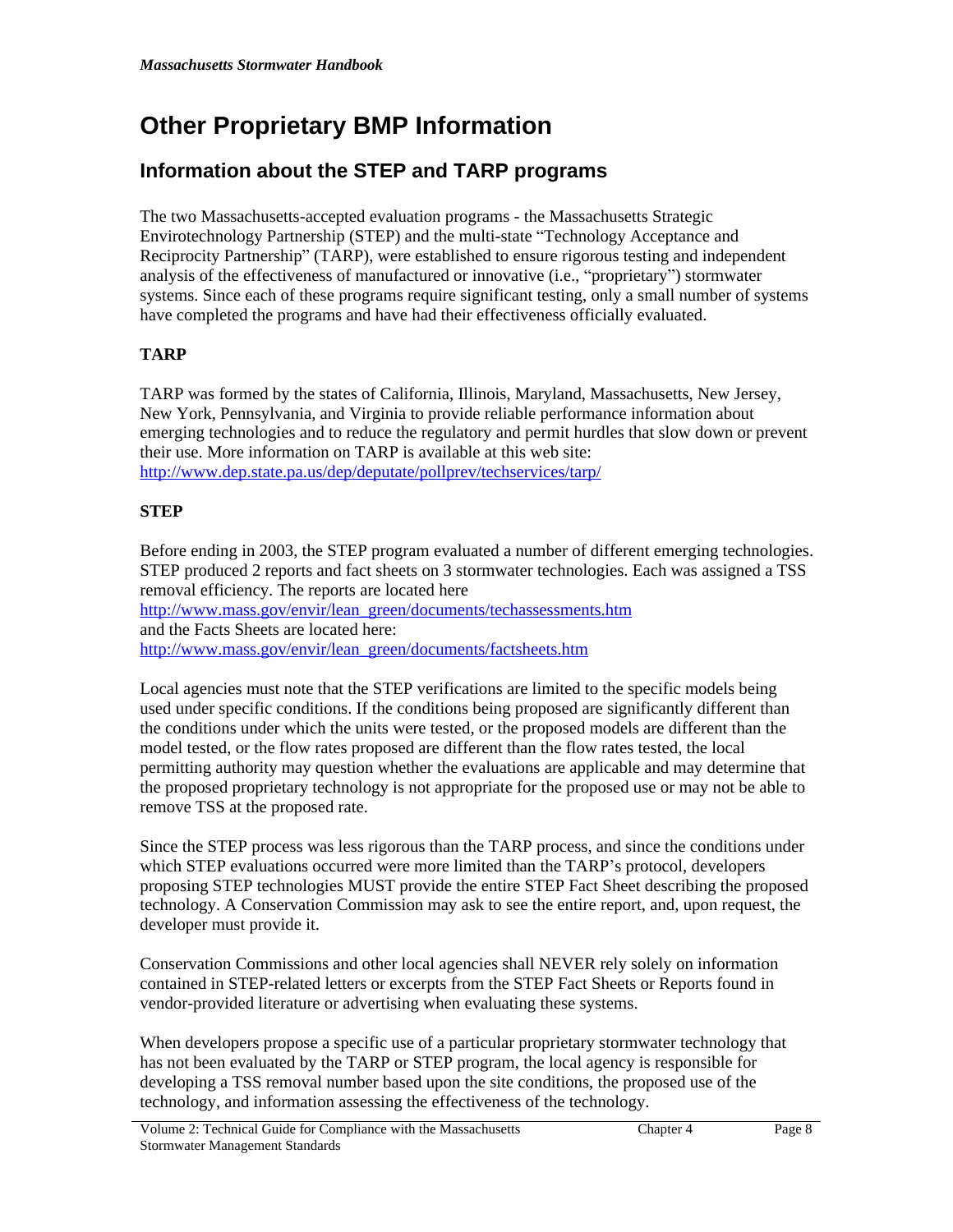If a proprietary BMP is proposed that has not been evaluated by STEP or TARP, MassDEP strongly encourages local agencies to use third party studies listed on the UMASS Stormwater Technologies Clearinghouse database (www.mastep.net) as the basis for their evaluation of the effectiveness of the proprietary system. While manufactured stormwater technologies are not required to have third party studies to be used in Massachusetts, local agencies in turn are not required to approve the use of these technologies.

The UMASS website ([www.mastep.net](http://www.mastep.net)) grades the quality of the studies evaluating proprietary BMPs. Local agencies must consider this information when deciding whether to approve the use of the proposed technology or what TSS number it will assign to a proposed use of a particular proprietary technology.

If a local agency denies the specific use of a particular alternative technology, the reasons should be specified in writing. This written documentation is important, because denials are subject to appeal and may be overturned, if permission is unreasonably withheld.

## **Other Sources of Information about Manufactured Stormwater Systems**

There are other sources of information about the effectiveness of proprietary BMPs that may be used by local agencies to estimate TSS removal rates.

- ETV: This federal EPA verification program's information can be found at [http://www.epa.gov/etv/verifications/vcenter9-9.html.](http://www.epa.gov/etv/verifications/vcenter9-9.html) EPA Region I hosts a "virtual trade show" of stormwater technologies with vendor provided information at <http://www.epa.gov/ne/assistance/ceitts/stormwater/techs.html>.
- New Jersey has a searchable database found at <http://www.njcat.org/verification/Verifications.cfm>
- Washington Department of Ecology evaluates emerging stormwater treatment technologies, more information and state approvals are found at <http://www.ecy.wa.gov/programs/wq/stormwater/newtech>
- CSTEV: The University of New Hampshire (UNH) Stormwater Center is evaluating the performance of several stormwater control technology technologies real time and on the ground. Information can be found at [http://www.unh.edu/erg/cstev/.](http://www.unh.edu/erg/cstev/)
- The American Society of Civil Engineers, EPA and others sponsor an international stormwater best management practices database at [http://www.stormwater](http://www.bmpdatabase.org/) [control](http://www.bmpdatabase.org/)  technologydatabase.org/.
- MassDEP at<http://www.mass.gov/dep/water/wastewater/stormwat.htm> has information about stormwater.
- The University of Connecticut: UConn's website at <http://nemo.uconn.edu/tools/stormwater/> has information about the interrelationship between increased stormwater runoff and associate pollutants.
- Center for Watershed Protection*:* This national non-profit at <http://www.cwp.org/> provides resource information for local officials.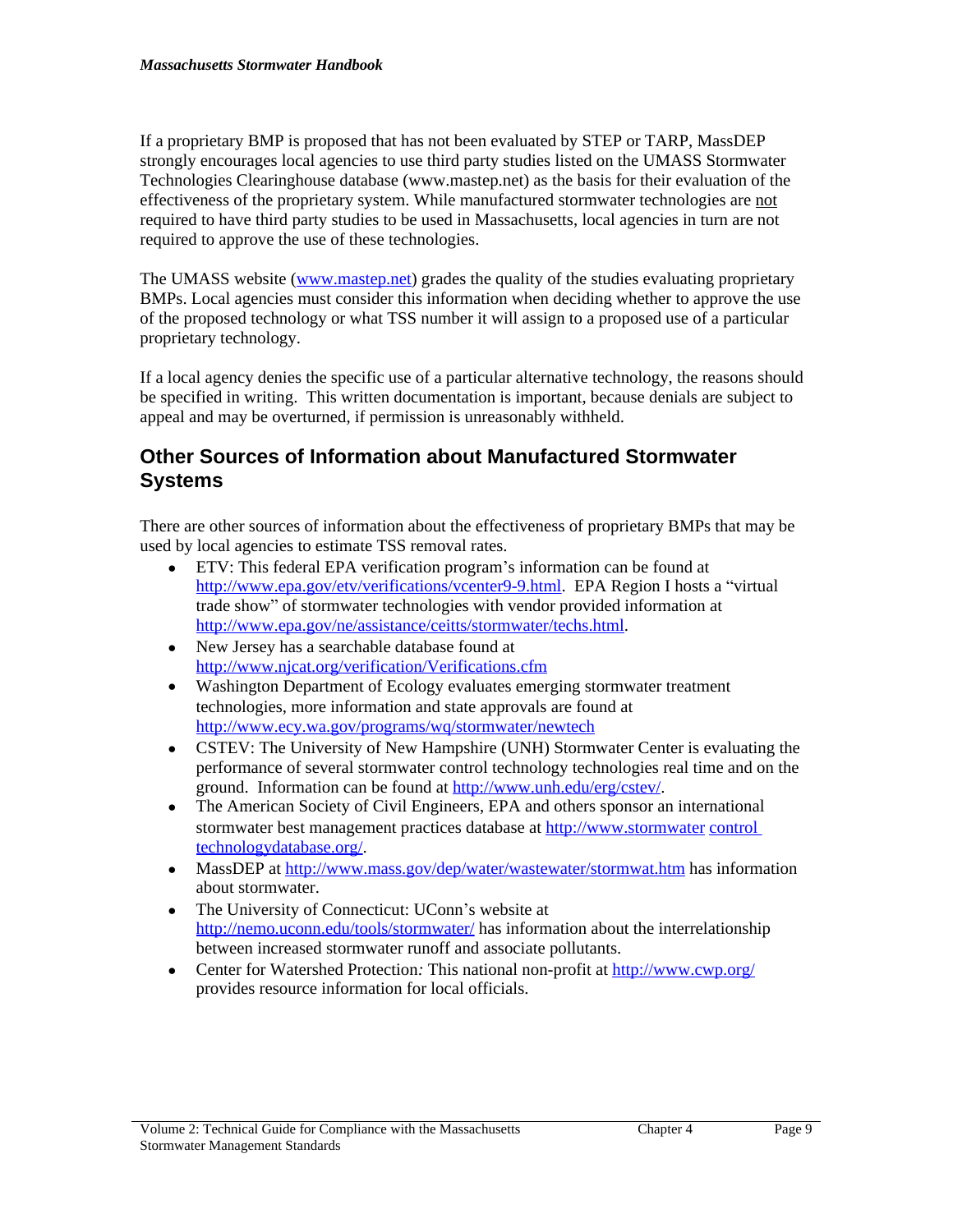# **How To Evaluate the Use of Proprietary BMPs in Critical Areas and for Land Uses with Higher Potential Pollution Load: Standards 5 and 6**

The Stormwater Management Standards limits the type of stormwater systems that may be used for treatment in **Critical Areas and Land Uses with Higher Potential Pollutant Loads.**

For new development, proprietary stormwater systems<sup>1</sup> may be used in such areas ONLY as a pretreatment device to one of the devices listed in the Stormwater Management Handbook as suitable for such areas or land uses. See Volume 1, Chapter One. For redevelopment sites, these systems may be used for discharges to Critical Areas or from Land Uses with Higher Potential Pollutant Loads ONLY if site constraints prevent use of the devices determined by MassDEP to be suitable for such areas and land uses.

Since the devices listed by MassDEP for discharges to Critical Areas or from Land Uses with Higher Potential Pollutant Loads were selected based on their ability to capture or treat constituents in addition to TSS (such as toxics, pathogens, nutrients, or temperature), proprietary systems proposed for redevelopment projects in these areas must provide similar capabilities.

# **How Proprietary Stormwater Systems Can Improve Local Conditions**

In some cases local agencies will look further than TSS removal in analyzing the effectiveness of proprietary stormwater systems. Removal efficiencies can vary substantially with the size of particles and there are other valid ways than TSS to measure sediment reductions, so local agencies may need to examine closely the system's effectiveness for the specific site at which it is proposed.

Local agencies may be concerned about other contaminants such as toxics (metals such as lead, copper, zinc, or nickel), nutrients, pathogens or physical changes (such as temperature). If a Conservation Commission or other local agency is concerned about any of these parameters, because the receiving water is impaired or the designated use of the receiving water dictates removal of other pollutants, the local agency may want to request and analyze that kind of data.

# **Detailed Proprietary BMP Evaluation Guidance for each of the 10 Stormwater Standards**

The purpose of this detailed guidance is to provide proponents and local agencies with the kinds of questions used by states when verifying the effectiveness of Proprietary BMPs. These questions should be used to address specific questions local agencies may have about the effectiveness of Proprietary BMPs to meet a specific Stormwater Management Standard. This guidance is not intended as a mandatory checklist that every proponent must submit for every Proprietary BMP.

Both proponents and reviewers of proprietary BMPs can use the following questions to determine if the information submitted about a proprietary BMP is sufficient to allow the proposed use.

<sup>&</sup>lt;sup>1</sup> Subsurface structures, even if they have manufactured storage chambers, are not proprietary BMPs, since the treatment occurs in the soil below the structure, not in the structure itself.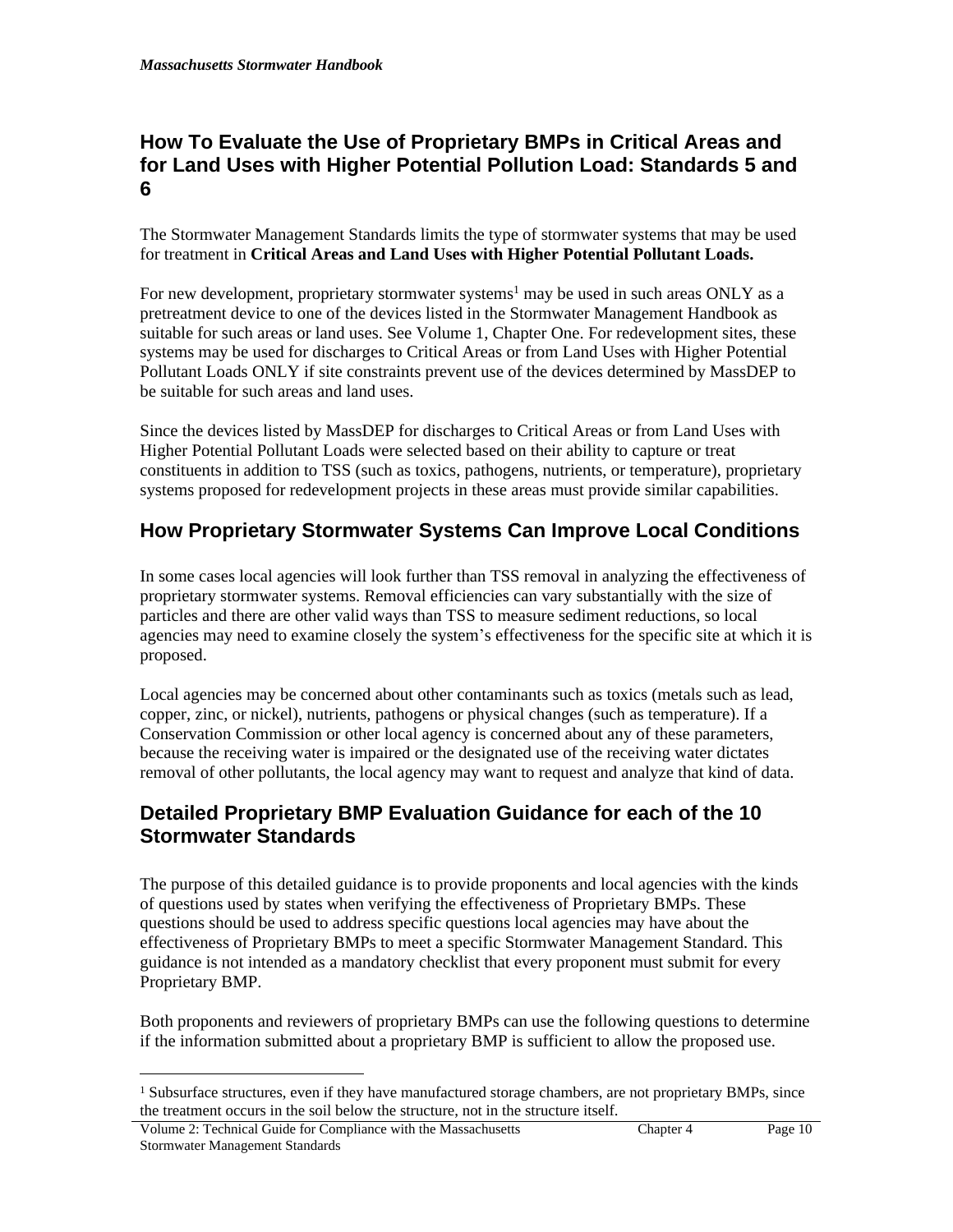Using these questions will help proponents and reviewers determine whether a sufficient evaluation of the proprietary BMP has been performed, identify where deficiencies may be present, and reasonably predict the performance of a proprietary BMP at the project site.

## *General Information*

Has the applicant provided a detailed description of the characteristics of the site, described how the proposed proprietary product addresses the unique storm water management requirements of the site, and shown that the proprietary product is in compliance with the Stormwater Management Standards? Has the applicant shown that the BMP is advantageous to the site? Have LID and site design techniques been considered when developing the site design? Items to consider include but are not limited to:

- What is the BMP's proposed use: pretreatment or treatment? Separator, filtration, infiltration or other use?
- Is the project for new development or re-development?
- Are there site constraints that limit what other BMPs can be used?
- Is it in an area of higher potential pollutant loads? (See Standard 5)
- Is there discharge to or near a critical area? (See Standard 6)
- Is there a high flow contribution from off-site?
- Is there a high TSS contribution anticipated from site soils, winter sand application, or other source?
- Are there TMDL requirements or recommendations applicable to the site?
- Are there other reasons that specific pollutants in addition to TSS should be reduced (e.g., Phosphorus, Nitrogen, Bacteria, hydrocarbons)?

Has the applicant provided documentation that the sizing of the device is correct? Is there any reason to allow a smaller size than proposed? Has the applicant demonstrated that the device meets both of the following:

- The Stormwater Management Standards; and
- The sizing procedures and calculations established by the manufacturer and verified through laboratory/field testing.

Has the applicant provided documentation that the product manufacturer's performance claims have been verified through laboratory and/or field-testing? Does the evaluation indicate that the device will work well on this specific site?

- Has the product been approved for use by other agencies in other states; if so, for what pollutants, pollutant levels and/or land use?
- Has the product been listed in the UMASS Stormwater Technologies database, and if so, how have the studies of the product been rated?

Is the product intended for construction period erosion and sedimentation control? If so, has the applicant provided documentation that the product is effective for such use? (See Standard 8 below.)

Did the STEP program evaluate the proposed BMP model and size and assess its TSS removal efficiency? If so, has the applicant:

- provided the complete STEP report (not excerpts or manufacturers' letters)?
- shown that the BMP proposed is one of the models that was evaluated?
- shown that the proposed sizing is the same as the sizing used for the STEP evaluation?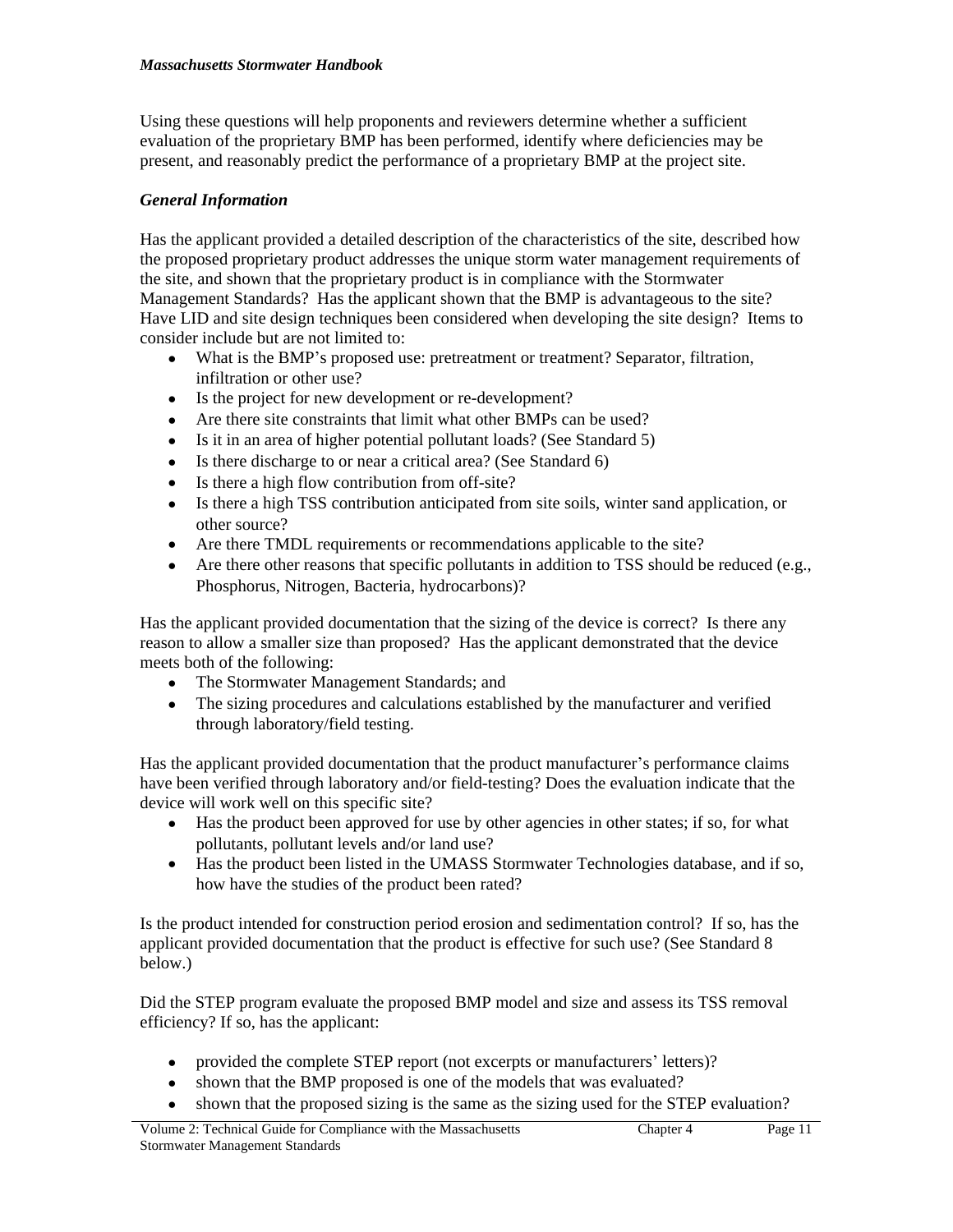Is the product listed in the UMASS Stormwater Technologies database? If not, has the applicant provided documentation comparable to the studies cited in the database?

If not, are there compelling site-specific reasons why the proprietary BMP should be used (e.g., severe location or space constraints, need to reduce a specific pollutant, flooding, filter devices proposed)?

#### . *Information Required to Address Specific Stormwater Management Standards*

#### *Standard 1: (Untreated discharges): No new stormwater conveyances (e.g., outfalls) may discharge untreated stormwater directly to or cause erosion in wetlands or waters of the Commonwealth.*

No new untreated discharges

- Does the use of the product enable the applicant to provide adequate treatment for its new discharges?
- Does the use of the product enable the applicant to retrofit an existing discharge, achieving an improvement over existing conditions (see Standard 7)?
- Is the system designed to prevent erosion and scour?

### *Standard 2: (Peak rate control and flood prevention): Stormwater management systems shall be designed so that post-development peak discharge rates do not exceed pre-development peak discharge rates. This Standard may be waived for discharges to land subject to coastal storm flowage as defined in 310 CMR 10.04.*

Peak rate control

- Does the product have a significant function in managing peak rates of runoff?
- If so, has the applicant documented this function with hydrologic/hydraulic data in lab or field studies?
- How is product performance affected by peak discharges?
- Has the applicant documented its performance with hydrologic/hydraulic in lab or field studies?
- Is the product susceptible to re-suspension and flushing of captured contaminants during a 2 -year or 10-year storm?
- Is the product designed to prevent such re-suspension and flushing? Is this documented in the laboratory/field studies? Was the particle size in those studies comparable to that used to calculate the performance and size of the proprietary BMP?
- If the product is not designed to address re-suspension and flushing, does the project design provide for "off-line" placement of the device?
- Is the product subject to damage or filling by sediment during a flood event or a coastal storm event?

*Standard 3: (Recharge): Loss of annual recharge to ground water shall be eliminated or minimized through the use of infiltration measures including environmentally sensitive site design, low impact development techniques, stormwater best management practices, and good operation and maintenance. At a minimum, the annual recharge from the post-development site shall approximate the annual recharge from predevelopment conditions based on soil type. This Standard is met when the stormwater management system is designed to infiltrate the required recharge volume as determined in accordance with the Massachusetts Stormwater Handbook.*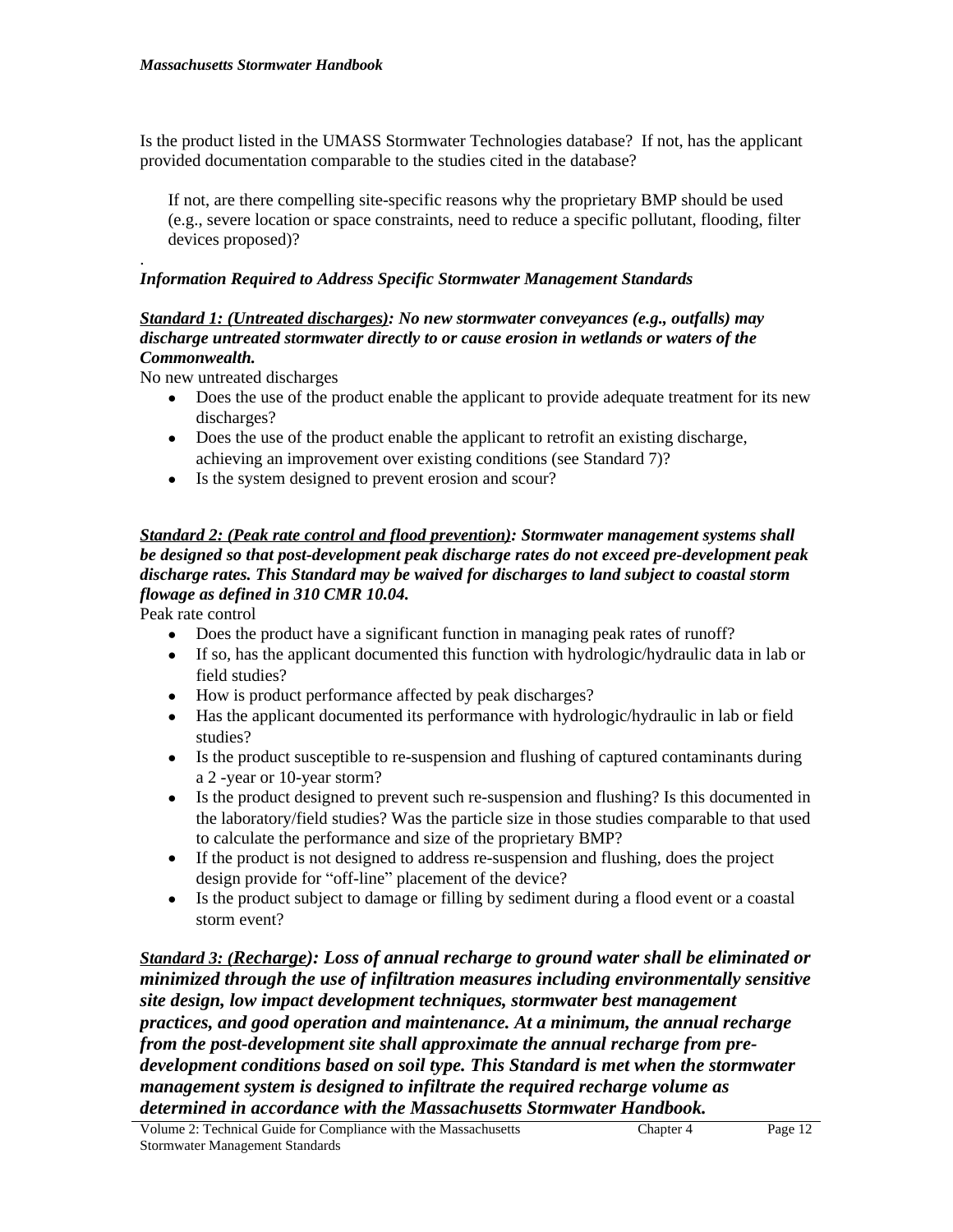Recharge

- Is the product proposed as part of a recharge system? If so,
- Is it a pre-treatment device intended to remove particulates and/or other pollutants prior to discharge to a recharge BMP?
- Is it a recharge BMP that requires protection by another pre-treatment BMP?
- Does it provide both pre-treatment and recharge?

*Standard 4: (80% TSS Removal): Stormwater management systems shall be designed to remove 80% of the average annual post-construction load of Total Suspended Solids (TSS). This standard is met when:*

- *a. Suitable practices for source control and pollution prevention are identified in a long-term pollution prevention plan and thereafter are implemented and maintained;*
- *b. Stormwater best management practices are sized to capture the prescribed runoff volume; and*
- *c. Pretreatment is provided in accordance with the Massachusetts Stormwater Handbook.* Water Quality Treatment
	- Does the product remove TSS?
	- Has the applicant provided documentation that the TSS removal capability of the device is based on a particle size distribution meeting accepted evaluation protocols? (See [www.mastep.net](http://www.mastep.net) )
	- Does the product provide for control or prevention of re-suspension, scour, and/or flushing of captured solids or other contaminants treated by the product?
	- Has the product been sized per manufacturer's standards, as verified by laboratory/filed testing?
	- Does the product treat other pollutants, and if so, has applicant provided performance documentation (with verification documented by or consistent with the MassSTEP Database)?
	- Is the proposed use of the product in the correct sequence in the "treatment train"?
		- o Pretreatment (e.g., coarse particle separation, e.g., sand sized particles such as OK-110 floatables removal)
		- o Terminal treatment (e.g. fine particle settling, e.g., silt and fine sand particles such as NJDEP PSD)
		- o Polishing treatment (e.g., filtration, bacteria absorption or adsorption)
		- o Infiltration
	- How will the future use of the site influence the kinds of pollutants to be treated and loading rates of those pollutants (e.g., residential may mean more nutrients, a roadway may mean more coarse TSS)?

*Standard 5 (Land Use with Higher Potential Pollutant Loads (LUHPPL)): For land uses with higher potential pollutant loads, source control and pollution prevention shall be implemented in accordance with the Massachusetts Stormwater Handbook to eliminate or reduce the discharge of stormwater runoff from such land uses to the maximum extent practicable. If through source control and/or pollution prevention all land uses with higher potential pollutant loads cannot be completely protected from exposure to rain, snow, snow melt, and stormwater runoff, the proponent shall use the specific structural stormwater BMPs determined by the Department to be suitable for such uses as provided in the Massachusetts Stormwater Handbook. Stormwater*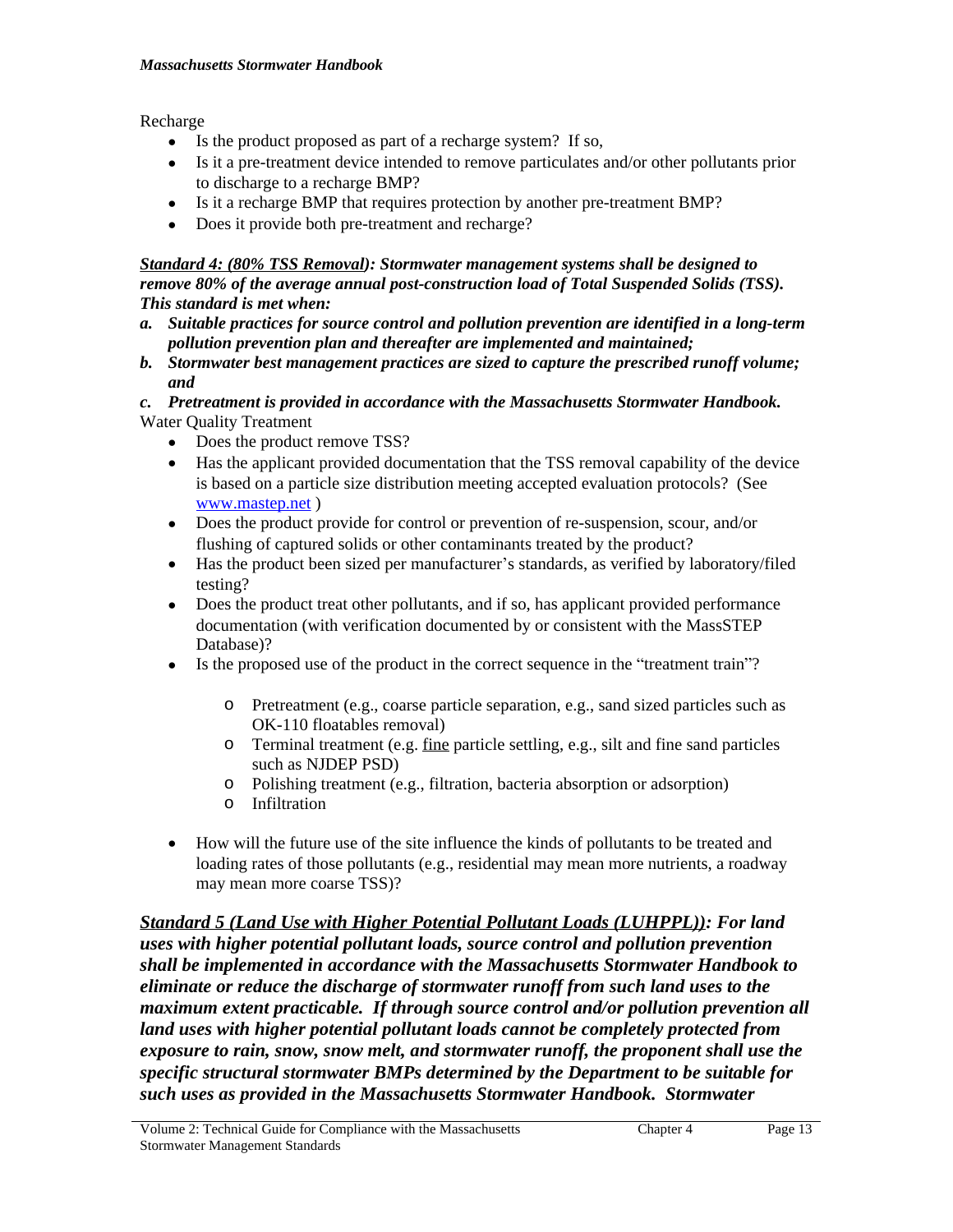*discharges from land uses with higher potential pollutant loads shall also comply with the requirements of the Massachusetts Clean Waters Act, M.G.L. c. 21, §§ 26-53 and the regulations promulgated thereunder at 314 CMR 3.00, 314 CMR 4.00 and 314 CMR 5.00.* 

Land Uses with Higher Potential Pollutant Loads (LUHPPL) Does this standard apply to the site? If so,

- Is the product used consistent with the source control requirements of the Stormwater Management Standards?
- Does the technology provide pretreatment prior to discharge to a technology that has been determined to be suitable for runoff LUHPPL? ?
- What pollutants are associated with the LUHPPL? What demonstration can be provided that shows that the proposed BMP is capable of removing and/or treating those pollutants?
- Does the LUHPPL have the potential to generate stormwater runoff that has high concentrations of oil and grease? If so, has the technology been proposed in addition to an oil grit separator or sand filter or as an alternative method of achieving oil and grease removal in place of an oil grit separator or sand filter? If the technology is proposed in place of an oil grit separator or sand filter, what evidence is there that the technology is effective in removing oil and grease?

*Standard 6 (Critical Areas): Stormwater discharges within the Zone II or Interim Wellhead Protection Area of a public water supply and stormwater discharges near or to any other critical area require the use of the specific source control and pollution prevention measures and the specific structural stormwater best management practices determined by the Department to be suitable for managing discharges to such areas as provided in the Massachusetts Stormwater Handbook. A discharge is near a critical area, if there is a strong likelihood of a significant impact occurring to said area, taking into account site-specific factors. Stormwater discharges to Outstanding Resource Waters and Special Resource Waters shall be removed and set back from the receiving water or wetland and receive the highest and best practical method of treatment. A "storm water discharge" as defined in 314 CMR 3.04(2)(a)1 or (b) to an Outstanding Resource Water or Special Resource Water shall comply with 314 CMR 3.00 and 314 CMR 4.00. Stormwater discharges to a Zone I or Zone A are prohibited unless essential to the operation of a public water supply.*  Critical Areas

Does this standard apply to the site? If so,

- Is the product used for pretreatment prior to discharge to a technology that the Department has determined is suitable for the particular critical area?
- Does the product have any operating characteristics that could adversely affect the critical area, such as
	- o Thermal impacts to coldwater fisheries
	- o Release of bacteria to shellfish growing areas, bathing beaches
	- o Release of previously captured pollutants (scour)

### *Standard 7 (Redevelopment): A redevelopment project is required to meet the following Stormwater Management Standards only to the maximum extent practicable: Standard 2, Standard 3, and the pretreatment and structural best management practice*